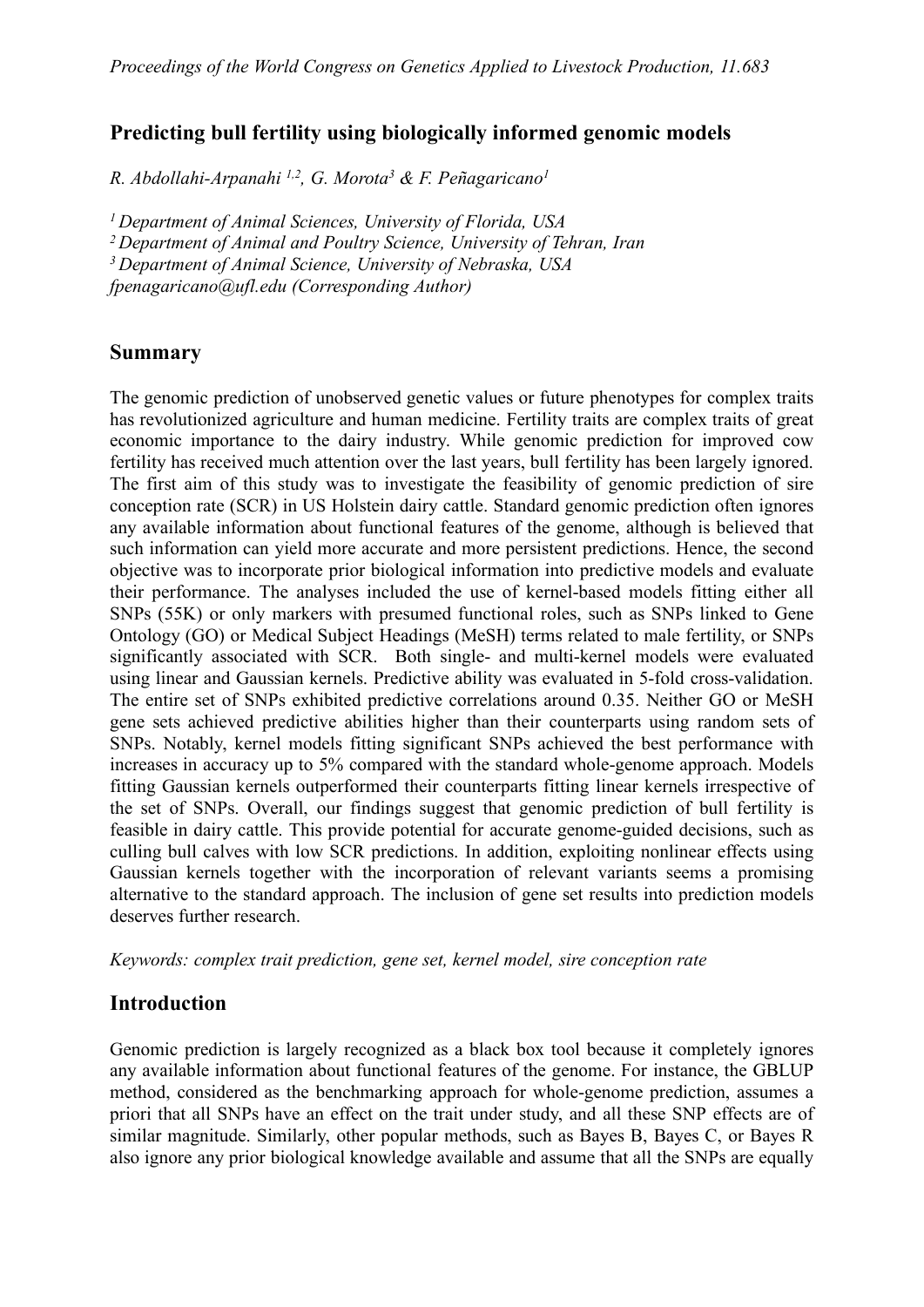likely to affect the trait of interest. However, association studies have been successful in identifying genetic variants, genes and pathways associated with numerous complex traits. The incorporation of this information into predictive models could positively impact both model predictive ability and model robustness.

Fertility traits are very complex traits of great economic importance to the dairy industry. While most studies have focused on cow fertility, dairy bull fertility has been largely ignored. Indeed, no study to date has explored the possibility of predicting sire fertility using genomic information. Therefore, the first objective of this study was to assess the potential feasibility of genomic prediction of Sire Conception Rate (SCR) in US Holstein bulls using high-density SNP data. Recently, we identified biological pathways and gene sets associated with SCR (Han and Peñagaricano, 2016). As such, the second objective of this study was to incorporate biological information into alternative predictive models and evaluate their predictive ability.

## **Material and methods**

## **Phenotypic and genotypic data**

Since 2008, the US dairy industry has access to a national phenotypic evaluation of sire fertility called Sire Conception Rate (SCR). A total of 7,447 Holstein bulls with both SCR records and genome-wide (55k) SNP data were used in this study.

## **Combining genomic data with biological information**

For the first objective, i.e., assess the performance of genomic models for predicting SCR, alternative predictive models using the entire SNP dataset were evaluated. For the second objective, where the goal was to predict bull fertility combining genomic and biological information, different SNP subsets were investigated, such as SNPs within/near genes, SNPs linked to genes in relevant gene sets, and SNPs that were significantly associated with SCR.

*Genic SNPs*. A given SNP was assigned to a particular annotated gene if it was located within the genomic sequence of the gene or within 15 kb either upstream or downstream the gene.

*Gene Set SNPs***.** Gene sets can be defined as groups of genes that share some properties. Based on our previous work (Han and Peñagaricano, 2016), we evaluated the set of SNPs linked to genes in the GO term Reproduction (GO SNPs) and also the set of SNPs linked to genes associated with a group of MeSH terms (MeSH SNPs) related to sperm biology.

**Significant SNPs.** The association between each SNP marker and SCR was assessed using a linear model with the SNP allele count as a linear covariate. Those SNP markers with nominal P-value < 0.05 were considered as significant SNPs (TOP SNPs).

The performance of each SNP subset was compared to the performance exhibited by another SNP subset with the same number of markers but randomly selected across the genome.

#### **Statistical Models**

The goal was to predict yet-to-be observed SCR phenotypes using genomic data. The predictive ability of either the entire SNP set or the alternative SNP subsets was investigated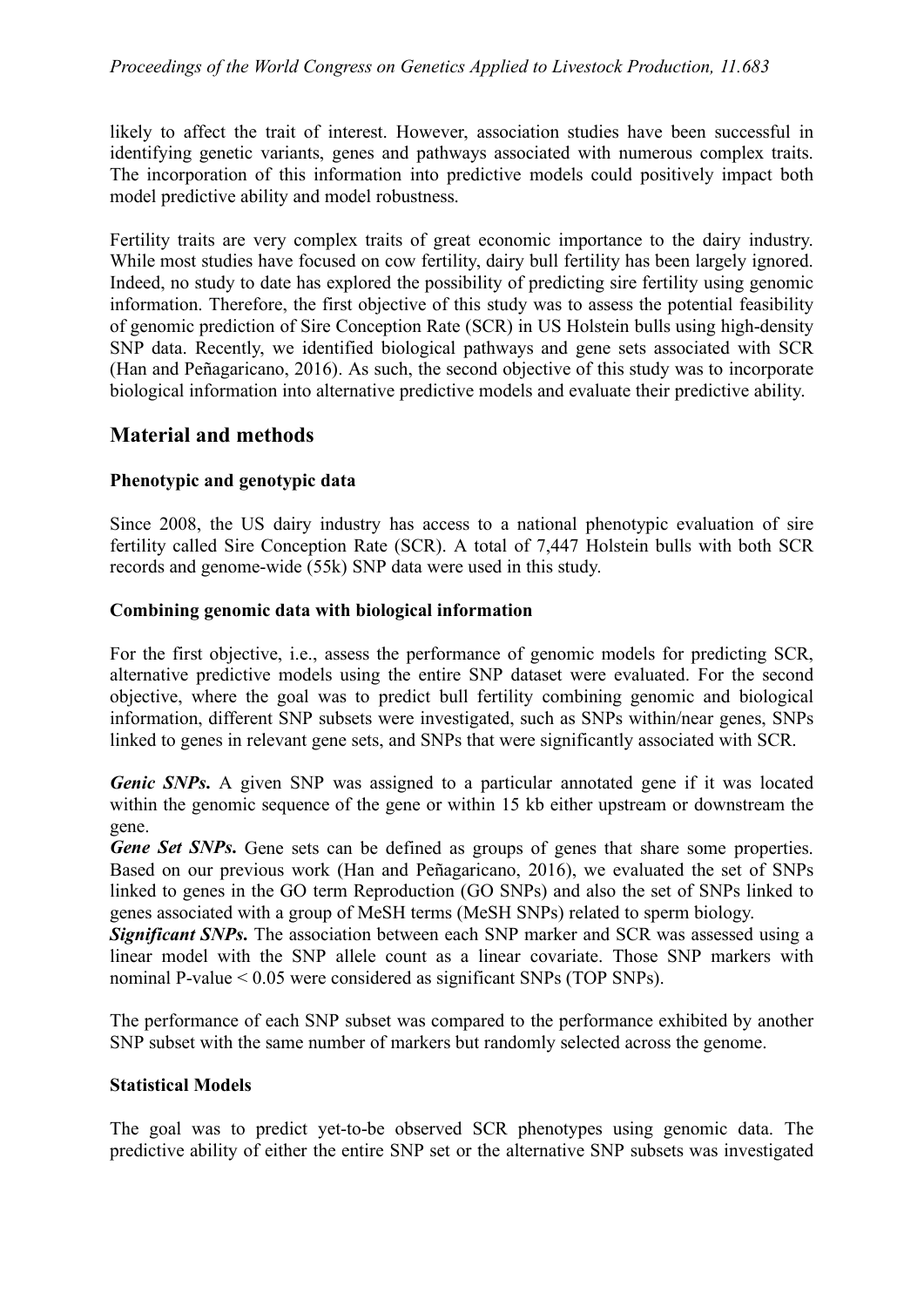using Reproducing Kernel Hilbert Spaces (RKHS) regression models (Morota and Gianola, 2014). Kernel-based models are powerful predictive machines, and they allow to integrate, in a very simple way, prior biological information, e.g., functional variants, gene sets, and pathway data. We investigated the performance of both single and multi-kernel (2-kernel) models using either linear or Gaussian kernels. These models were implemented in a Bayesian framework using Gibbs sampling. All the analyses were performed using the R package Bayesian Generalized Linear Regression (BGLR; version 1.0.4) (Pérez and de los Campos, 2014).

## **Model Comparison**

The predictive ability of the different RKHS models was assessed in 5-fold cross-validation with 5 replications comparing observed vs. predicted SCR values in the testing set using both correlation (COR) and the mean-squared error of prediction (MSEP).

## **Results and discussion**

## **Predicting bull fertility using whole-genome data**

Figure 1 displays the predictive performance of the whole-genome (ALL) kernel-based model fitting a single linear kernel. This model is equivalent to the GBLUP model. The average predictive correlation was equal to 0.341. If we divide this predictive correlation by the square root of the trait heritability, we get a predictive accuracy around 0.65. Interestingly, sire calving ease and sire stillbirth rate, 2 calving traits evaluated in US dairy breeds, have selection accuracies (square root of the reliability) of around 0.55. A recent study reported accuracies for novel producer-recorded health traits, such as ketosis and metritis, around 0.60 for young genomic sires (Parker Gaddis et al. (2014). Overall, our findings are promising and suggest that genomic prediction of service sire fertility is feasible. This study could be the foundation for the development of genomic tools that help the dairy industry to make accurate genome-guided decisions, such as early culling of predicted subfertile bull calves.

#### **Comparing predictive ability of different SNP classes**

Of the 54,807 SNPs evaluated in this study, 25,619 were located within or near annotated genes. A total of 870 and 337 of these genic SNPs pointed to genes within the GO and MeSH terms, respectively. About 35% of these gene-set SNPs were found among the TOP SNPs.

The predictive performance of single-kernel models fitting linear kernels with different subsets of SNP markers is shown in Figure 1. The genic SNP class achieved similar predictive ability in terms of both COR and MSEP than all the SNPs. The gene-set SNP classes, either GO, MeSH, or GO+MeSH, yielded lower predictive performance than the genic SNPs, although in principle these findings are promising if we consider the number of SNPs in each term. However, neither the genic nor the gene-set SNPs outperformed their counterpart with random SNPs. We should conclude that the predictive ability exhibit by the functional SNPs is not driven by their biological roles, but rather by accounting for genomic relationships.

The class TOP SNPs achieved a slightly better predictive ability than the entire SNP dataset,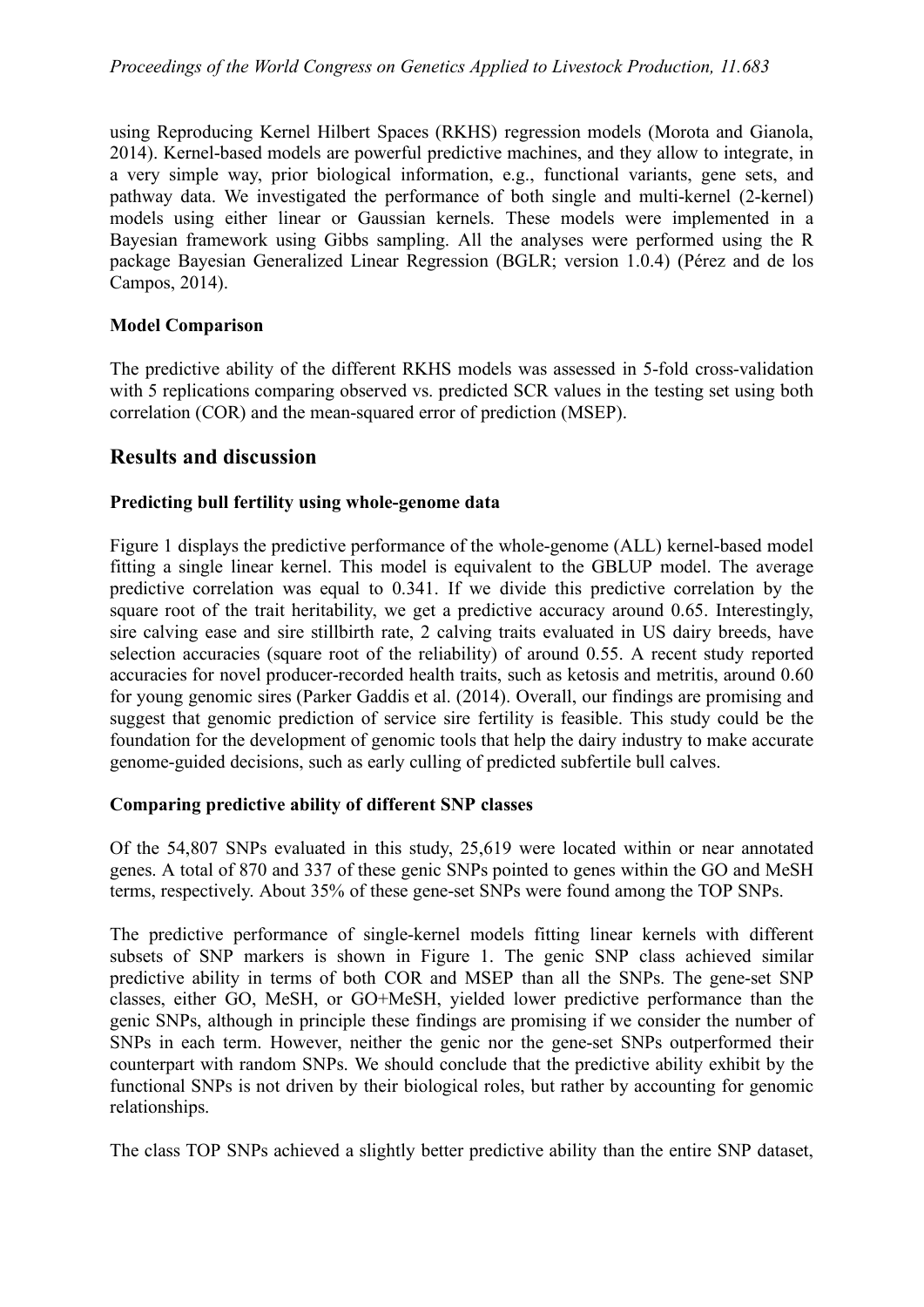with lower MSEP (4.12 vs 4.16) and higher COR (0.347 vs 0.341) than all the SNPs. This represents an increase in accuracy of about 2%. These TOP SNPs also showed better predictive ability than random SNPs. Note that the significance of each SNP was evaluated in each iteration of the cross-validation in the training data, and only the significant markers used to predict unobserved SCR values in the testing data. Moser et al. (2010) evaluated the predictive ability of different subsets of SNPs in Holstein cattle, and they found that small subsets containing the markers with the largest SNP effects exhibited comparable predictive power than that obtained using all the markers.

Figure 2 shows the comparison in predictive ability between linear and Gaussian kernels. Models fitting Gaussian kernels allow to explore nonlinear relationships between genotypes and phenotypes. Here, irrespective of the set of SNPs under consideration, Gaussian kernel models outperformed their counterparts fitting linear kernels, showing lower MSEP values and higher COR values. The TOP SNPs exhibited again the best predictive power with an increase in predictive correlation of 4.1% compared to whole-genome approach. These findings suggest that considering non-additive effects would benefit bull fertility prediction.

## **Predictive performance of multi-kernel models**

Multi-kernel models fitting Gaussian kernels exhibited better predictive ability than their counterparts fitting linear kernels. Gene-set kernel-based models showed similar predictive ability than single-kernel models fitting all the SNPs, irrespective of kernel under study. The multi-kernel Gaussian model fitting TOP SNPs delivered again the highest predictive ability, in this case with an increase in accuracy of 4.7% (0.357 vs. 0.341) compared with the standard genomic approach. Similarly, Tiezzi and Maltecca (2015) showed that informing the G matrix with estimated marker effects resulted in increased predictive performance in dairy cattle, especially for fat percentage and protein percentage, two traits regulated by few major genes.

# **Conclusions**

Our findings suggest that the genomic prediction of dairy bull fertility is feasible. This could have a positive impact on the dairy industry, allowing the early culling of bull calves with very low SCR predictions. We also evaluated alternative kernel models to incorporate biological information. Indeed, kernel-based analysis provides an elegant framework to perform whole-genome prediction incorporating relevant prior knowledge, e.g., relevant markers or gene networks. While prediction accuracy was improved by using SNPs with the largest effects, neither GO nor MeSH terms outperformed the standard whole-genome approach. The inclusion of gene set results into prediction models deserves further research.

# **List of references**

Han, Y. and F. Peñagaricano. 2016. Unravelling the genomic architecture of bull fertility in Holstein cattle. BMC Genet. 17:143.

Morota, G. and D. Gianola. 2014. Kernel-based whole-genome prediction of complex traits: A review. Front. Genet. 5:363.

Moser, G., M. S. Khatkar, B. J. Hayes, and H. W. Raadsma. 2010. Accuracy of direct genomic values in Holstein bulls and cows using subsets of markers. Genet. Sel. Evol. 42:37.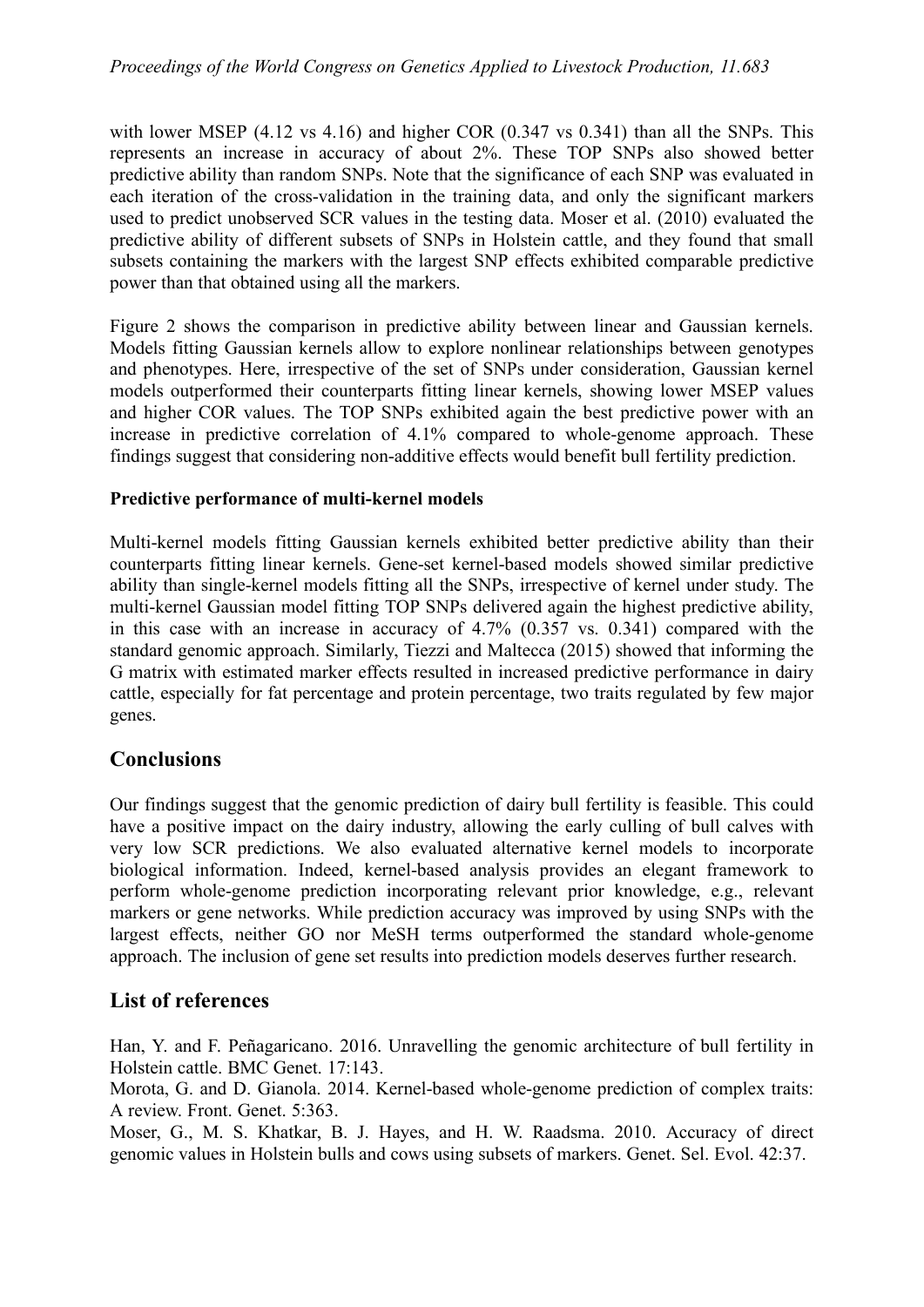Parker Gaddis, K. L., J. B. Cole, J. S. Clay, and C. Maltecca. 2014. Genomic selection for producer-recorded health event data in us dairy cattle. J. Dairy Sci. 97:3190-3199.

Pérez, P. and G. de los Campos. 2014. Genome-wide regression and prediction with the BGLR statistical package. Genetics 198:483-495.

Tiezzi, F. and C. Maltecca. 2015. Accounting for trait architecture in genomic predictions of us Holstein cattle using a weighted realized relationship matrix. Genet. Sel. Evol. 47:24.



#### **Figure 1. Predictive ability of single-kernel models using different SNPs subsets.**

Predictive ability was evaluated using predictive correlation (top) and mean squared error of prediction (bottom). Each analysis was performed using either the SNP class of interest (dark grey) or a set of SNPs with the same size but randomly sampled from the genome (light grey).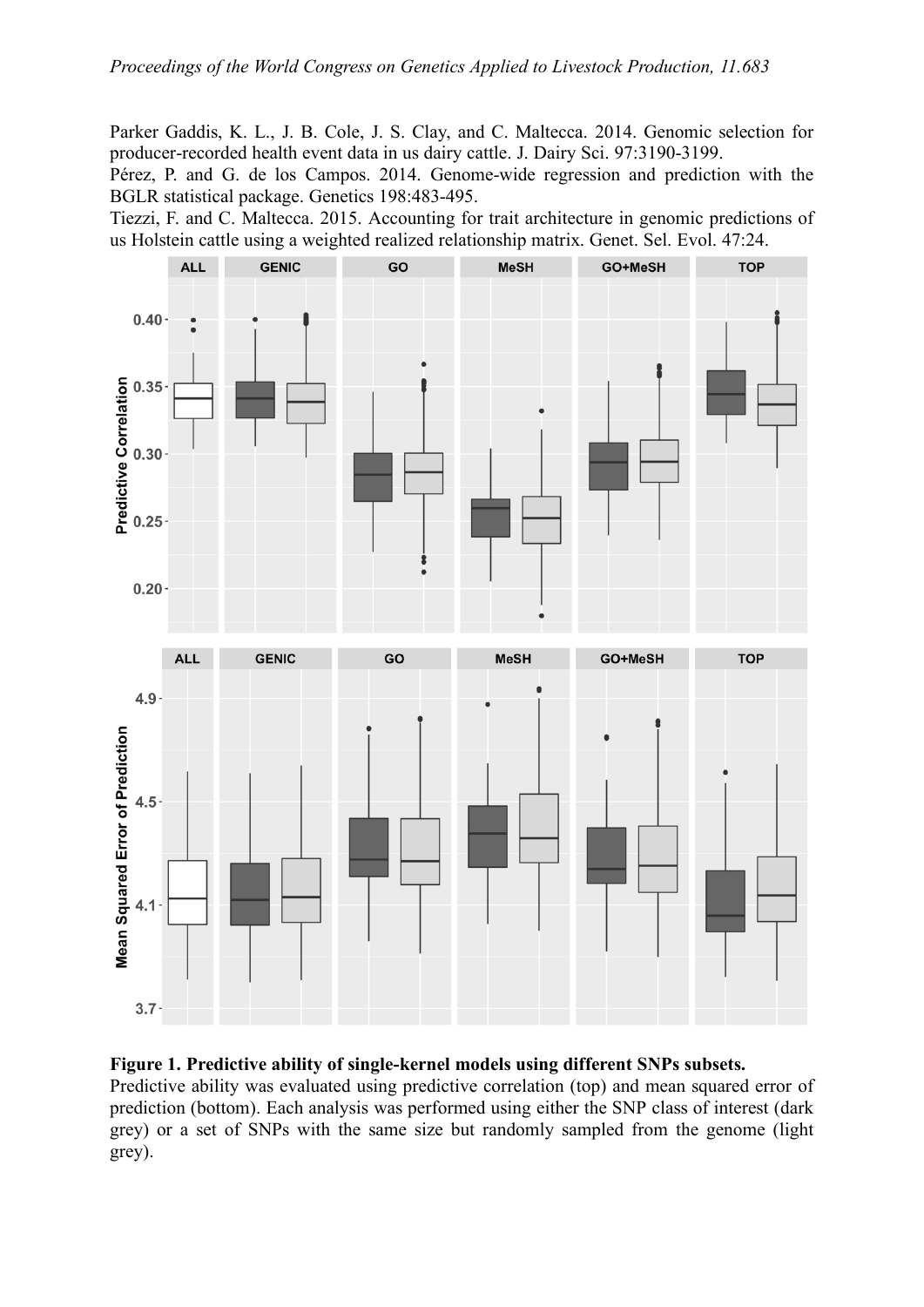*Proceedings of the World Congress on Genetics Applied to Livestock Production, 11.683*